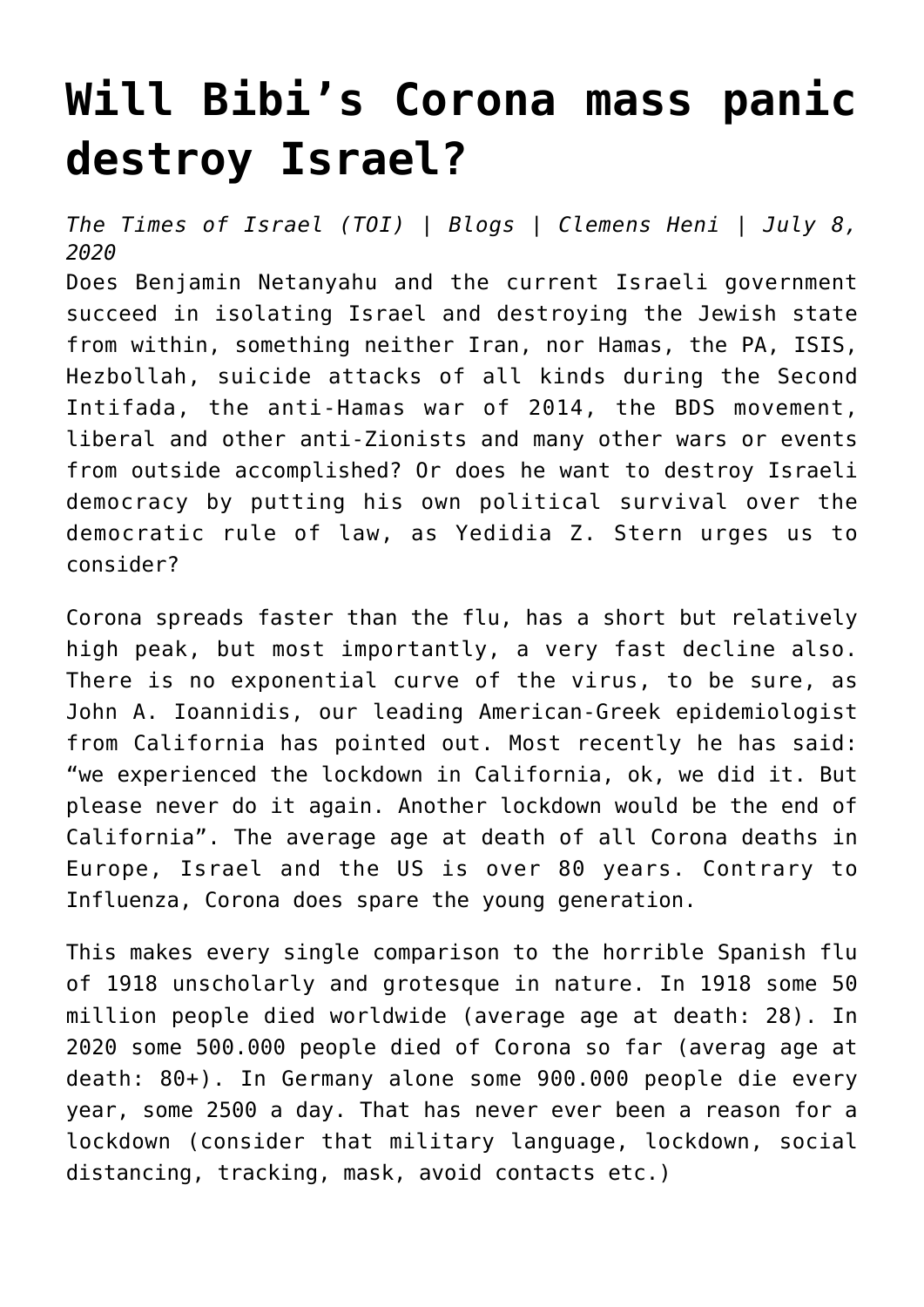The peak of infections of SARS-CoV-2 in Germany was on March 19, 2020 – days before the unprecedented lockdown. That alone is proof that the lockdown did not at all flatten the curve. Corona itself flattened, as we can see such a high and very fast peak in almost all countries (the US is not a country, rather a continent, so the virus spreads not simultaneously in all states).

The current Corona mass panic epidemic is on the edge of destroying the tiny and isolated country, Israel – at least when it comes to accessing or leaving Israel. [Ben-Gurion](https://www.timesofisrael.com/airport-chief-warns-israeli-aviation-is-days-away-form-point-of-no-return/) [Airport just cried gevalt – stop this maniac lockdown](https://www.timesofisrael.com/airport-chief-warns-israeli-aviation-is-days-away-form-point-of-no-return/):

*The CEO of Israel's main airport warned Friday that the country was "days away from reaching the point of no return" for its aviation industry, after long months of an almost complete lack of flights due to the coronavirus pandemic.*

*Shmuel Zakay said in a Facebook post that after so much time without activity, many professionals, from pilots to ground crews, had had their operational competency eroded. "Bringing them back to efficient and safe flights will take months," he said.*

*While acknowledging that the coronavirus is "a dangerous and lethal pandemic," Zakay said it was imperative to learn to live with its presence and manage its risks, as it did not seem to be going away anytime soon. He accused the government of "stagnation" in its response to the disease, calling its handling of the crisis "the opposite of leadership".*

Corona is a new virus, not as lethal as the seasonal flu in a bad year. In the 2017/18 season, Germany alone had some 25,000 deaths from Influenza. In 2020 Germany has some 9000 deaths from (or WITH) Corona (Covid-19).

Israel made the same mistake as Germany, France, Italy, the US and almost all countries on earth: they started to orchestrate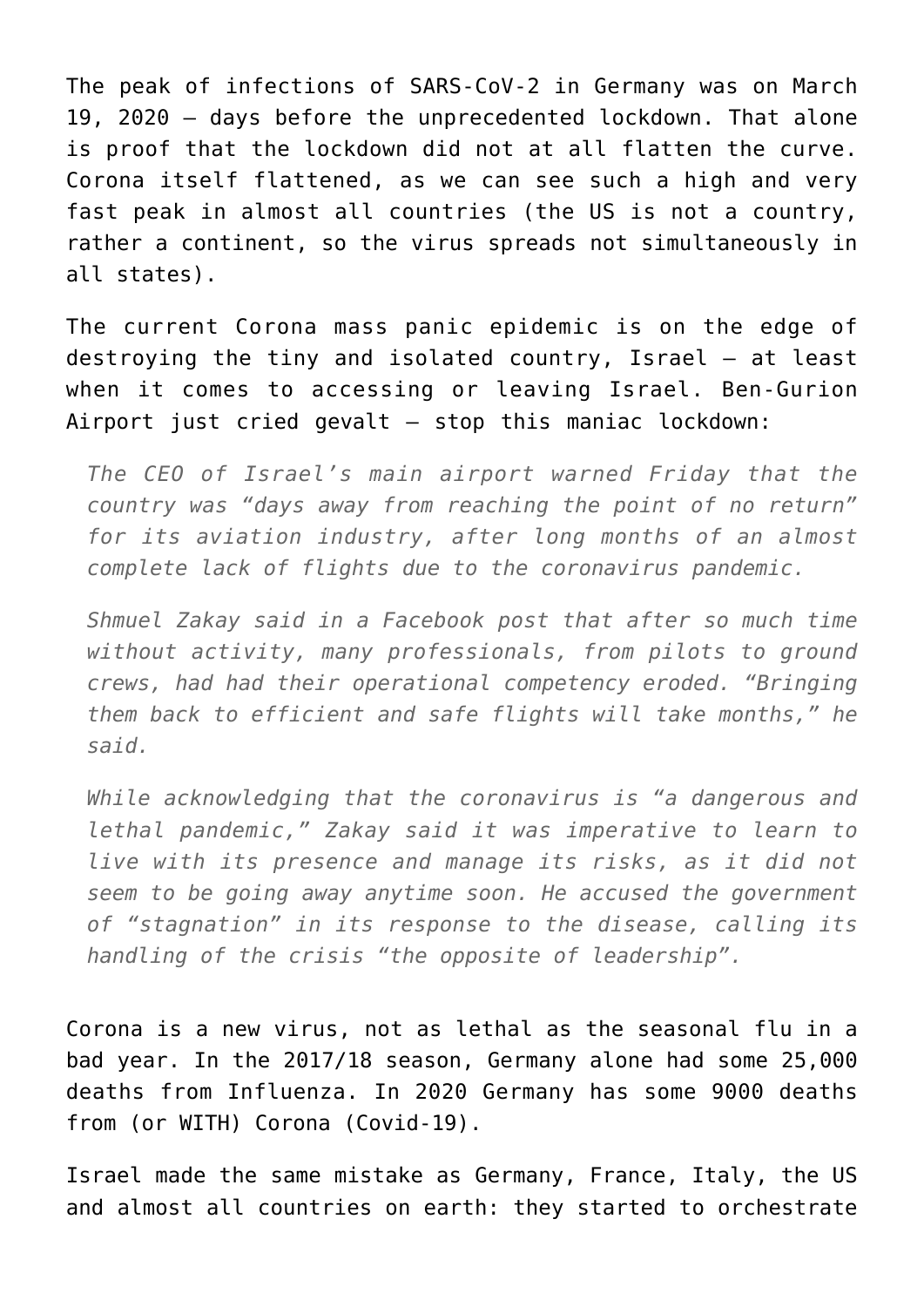the most dangerous simultaneous mass panic probably ever in the history of mankind. It was clear from the outset, when Covid-19 was found in China that it is not very lethal, as almost all people below the age of 70 or 80 were spared. What we knew from the outset: we know not much about that virus. Based on almost no data it was foolish to destroy all our social lives, our culture, our economy, our trust in the political system. At least the tiny number of people who use their own brain feel it that way.

Even now, in July 2020, after half a year of what the WHO soon called a "pandemic", the politicians react in extreme panic.

Scholarly research has shown that Covid-19 is almost no threat to all people under 45, as Professor John A. Ioannidis, the leading scholar in epidemiology and public health worldwide, has shown. For people under 65 the virus is as dangerous as a daily drive to work.

German Professor Klaus Püschel from Hamburg has soon started to perform an autopsy on the people who died with or due to Corona.

[Püschel emphasizes that all deaths of the first 100 he](https://www.welt.de/regionales/hamburg/article207086675/Rechtsmediziner-Pueschel-In-Hamburg-ist-niemand-ohne-Vorerkrankung-an-Corona-gestorben.html) [autopsied had one or more preconditions.](https://www.welt.de/regionales/hamburg/article207086675/Rechtsmediziner-Pueschel-In-Hamburg-ist-niemand-ohne-Vorerkrankung-an-Corona-gestorben.html) That were his results already in April 2020. Besides the fact that he is a leading scholar and practicing doctor at the University hospital in Hamburg, his results are not taken seriously by the public or by politics.

On the other hand, authoritarianism spreads around the world. This includes the most shocking tendencies. The Israeli internal security service Shin Bet is now tracking ordinary citizens for Corona – as if a person who was in touch with that virus is a threat like terrorist organizations Hamas or Islamic Jihad. [38 decent MPs of the Knesset voted against the](https://matzav.com/knesset-approves-shin-bet-tracking-of-covid-19-patients-approved-for-3-weeks/) [law, passed July 1, 2020.](https://matzav.com/knesset-approves-shin-bet-tracking-of-covid-19-patients-approved-for-3-weeks/)

Israel has some 300 deaths from Corona – or people diagnosed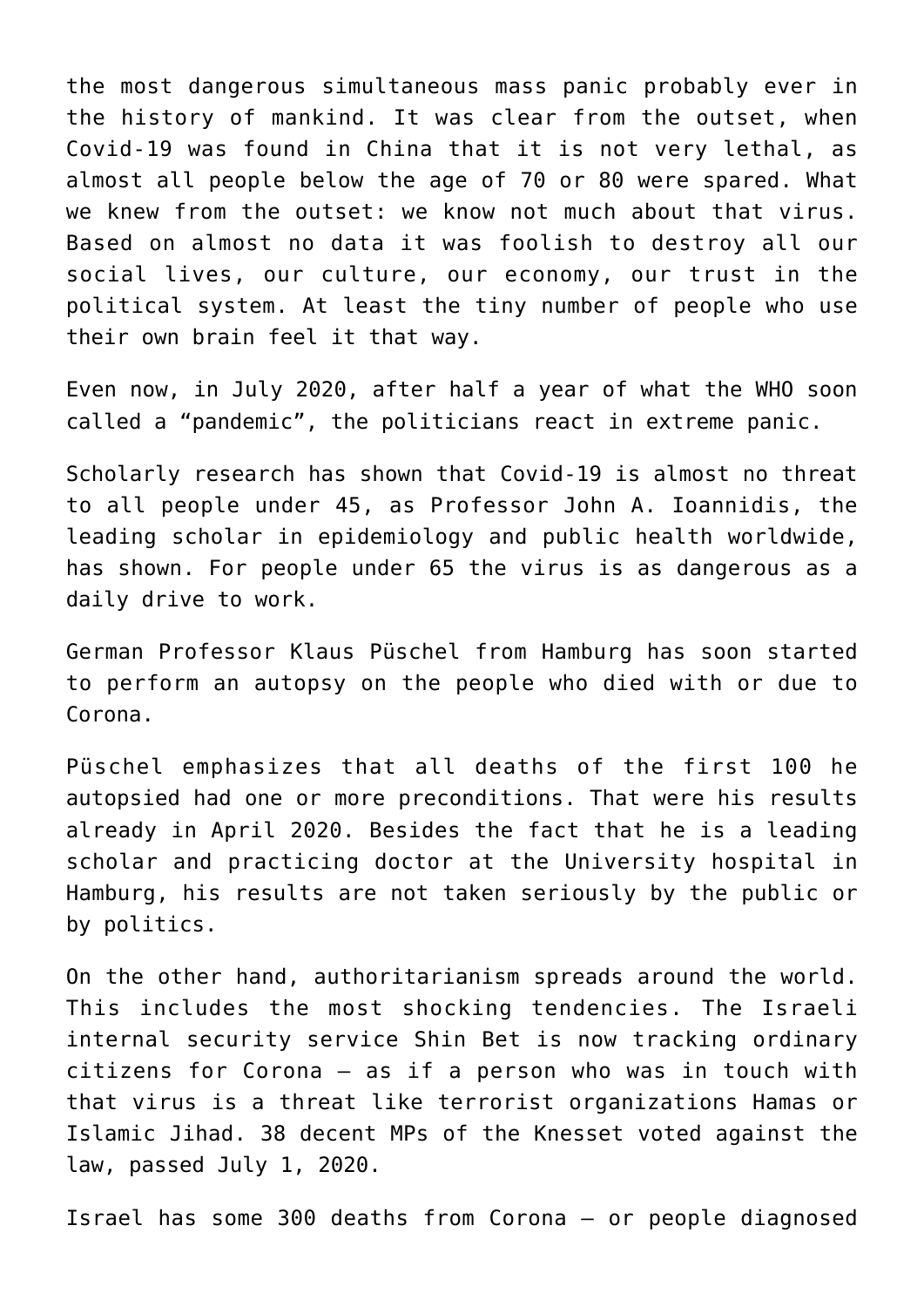with Corona, that does never ever mean they all of them or even the majority died because of Corona, most people will have other very severe diseases, as Professor Püschel has shown for Germany and the city of Hamburg (1,7 mio. inhabitants). Israel will have far more deaths thanks to the draconian measure of the lockdown. Never had Israel so many jobless people. As we know from social science, some one percent of jobless people will kill themselves. That will translate into a huge number of deaths compared to Corona.

Domestic violence is on the rise, women are threatened by their husbands, as are children by their parents during quarantine.

The cynicism of our age goes like follows: if you kill yourself because of the devastating social, economic or psychological situation, that is bad for you – but it is very good for our state that you did not die of Covid-19.

The lockdown was the worst decision by all our governments and for Israel it might be devastating, because without Ben-Gurion Airport Israel will be completely isolated.

The Corona crisis shows the unbelievable lack of selfconfidence of almost all people and the will to be ruled by authoritarian regimes. Sweden is an exception from that rule, although they failed to secure their nursing homes and hospitals just like New York City failed to do so – and I am not arguing for isolating old people, they must have the freedom to decide whether to go for a tea-time or not.

Only dictatorships use nursing homes or private homes with elderly people living there like prison inmates. But protection of nursing homes and hospitals, including the nursing staff, is essential. The shocking situation in many hospitals in Italy or Spain, but also the US has been known for many years.

The unbelievable fear of a virus infected almost the entire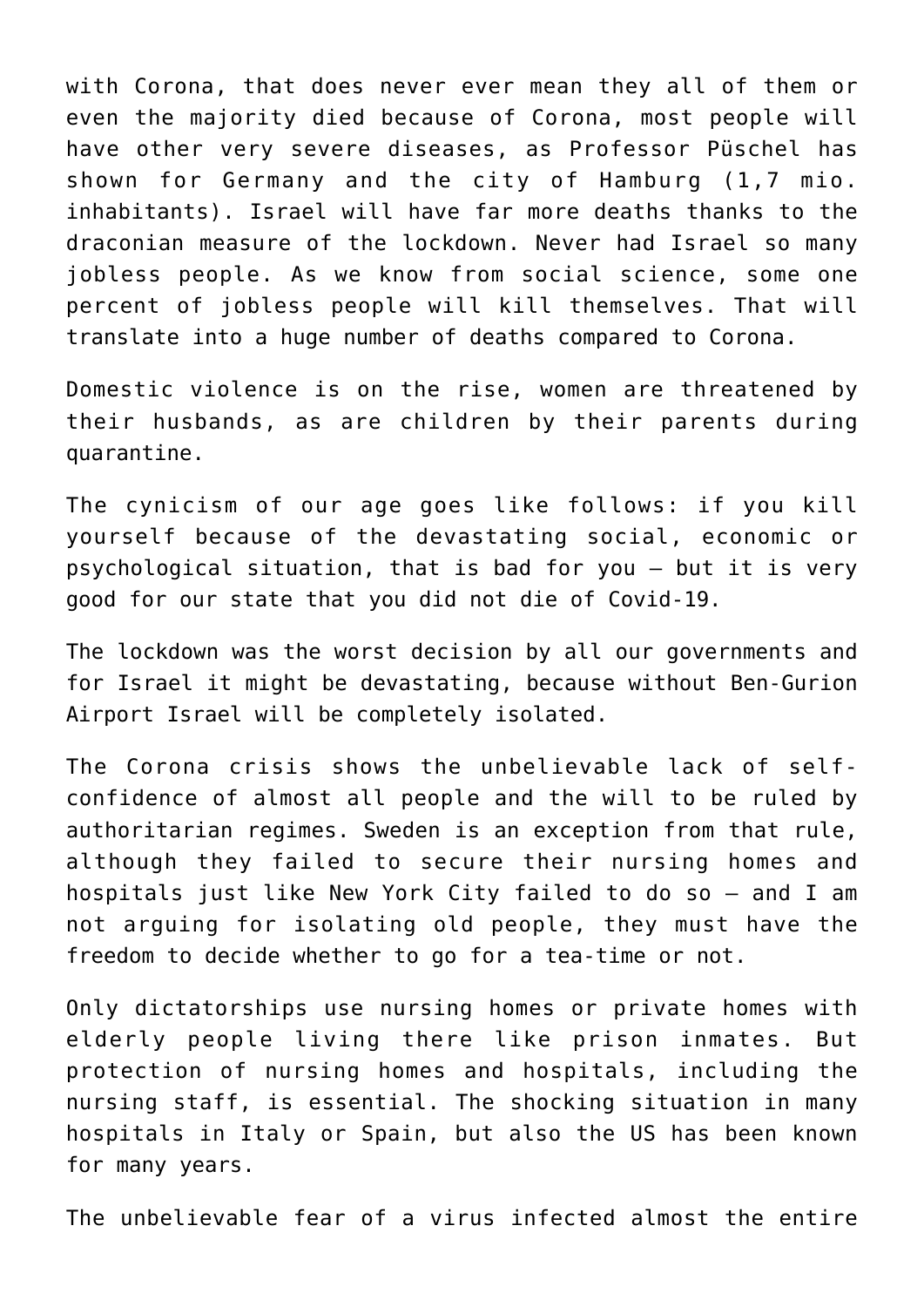world. This is a philosophical crossroad: will we understand that we can never have and never had a safe life for everybody at all time or do we think like authoritarian or even totalitarian regimes, that we can save lives, regardless what it costs? What, if the next season the flu will kill the typical 1000 people in Israel, and some maniac people urge the state for a 2-month lockdown to prevent this? Who will then tell these people that dying from flu, even if the number is two or three times higher than the victims of Corona, is part of our societies and of life itself, that there never was and never will be full protection?

John A. Ioannidis said in an interview on June 27, 2020:

*Dr. Ioannidis: [I feel extremely sad that my predictions were](https://usa.greekreporter.com/2020/06/27/up-to-300-million-people-may-be-infected-by-covid-19-stanford-guru-john-ioannidis-says/) [verified.](https://usa.greekreporter.com/2020/06/27/up-to-300-million-people-may-be-infected-by-covid-19-stanford-guru-john-ioannidis-says/) "Major consequences on the economy, society and mental health" have already occurred. I hope they are reversible, and this depends to a large extent on whether we can avoid prolonging the draconian lockdowns and manage to deal with COVID-19 in a smart, precision-risk targeted approach, rather than blindly shutting down everything. Similarly, we have already started to see the consequences of "financial crisis, unrest, and civil strife." I hope it is not followed by "war and meltdown of the social fabric."*

*Globally, the lockdown measures have increased the number of people at risk of starvation to 1.1 billion, and they are putting at risk millions of lives, with the potential resurgence of tuberculosis, childhood diseases like measles where vaccination programs are disrupted, and malaria. I hope that policymakers look at the big picture of all the potential problems and not only on the very important, but relatively thin slice of evidence that is COVID-19.*

The fact that a second opinion was not even asked for, indicates the complete failure of our press and of our supposedly democratic system, respectively.